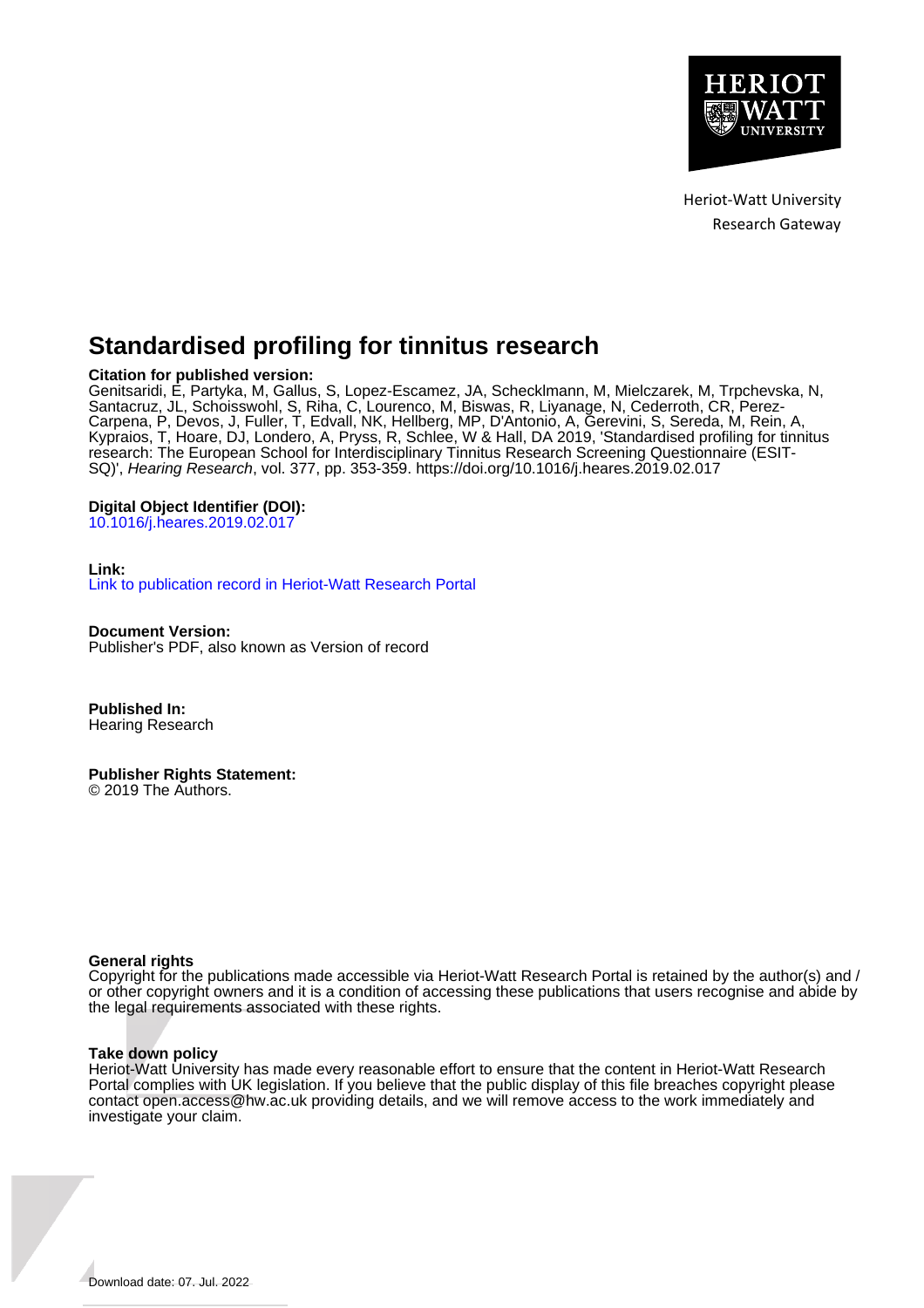[Hearing Research 377 \(2019\) 353](https://doi.org/10.1016/j.heares.2019.02.017)-[359](https://doi.org/10.1016/j.heares.2019.02.017)



Contents lists available at ScienceDirect

## Hearing Research



journal homepage: [www.elsevier.com/locate/heares](http://www.elsevier.com/locate/heares)

Technical note

## Standardised profiling for tinnitus research: The European School for Interdisciplinary Tinnitus Research Screening Questionnaire (ESIT-SQ)



Eleni Genitsaridi <sup>a, b, \*</sup>, Marta Partyka <sup>c</sup>, Silvano Gallus <sup>d</sup>, Jose A. Lopez-Escamez <sup>e, f</sup>, Martin Schecklmann <sup>g</sup>, Marzena Mielczarek <sup>h</sup>, Natalia Trpchevska <sup>ī</sup>, Jose L. Santacruz <sup>j</sup>, Stefan Schoisswohl <sup>g</sup>, Constanze Riha <sup>k</sup>, Matheus Lourenco <sup>l</sup>, Roshni Biswas <sup>a, b, d</sup>, Nuwan Liyanage <sup>m</sup>, Christopher R. Cederroth <sup>i</sup>, Patricia Perez-Carpena <sup>e, n</sup>, Jana Devos <sup>o, p</sup>, Thomas Fuller <sup>1</sup>, Niklas K. Edvall <sup>i</sup>, Matilda Prada Hellberg <sup>i</sup>, Alessia D'Antonio <sup>q</sup>, Stefania Gerevini <sup>r</sup>, Magdalena Sereda <sup>a, b</sup>, Andreas Rein <sup>s</sup>, Theodore Kypraios <sup>t</sup>, Derek J. Hoare <sup>a, b</sup>, Alain Londero <sup>u</sup>, Rüdiger Pryss <sup>v</sup>, Winfried Schlee <sup>g</sup>, Deborah A. Hall a, b, w, x

<sup>a</sup> NIHR Nottingham Biomedical Research Centre, 113 The Ropewalk, Nottingham, NG1 5DU, UK

b Hearing Sciences, Division of Clinical Neuroscience, School of Medicine, University of Nottingham, Building 40 University Park, Nottingham, NG7 2RD, UK

<sup>c</sup> Centre for Cognitive Neuroscience, Division of Physiological Psychology, University of Salzburg, Hellbrunnerstraße 34, 5020, Salzburg, Austria

<sup>d</sup> Department of Environmental Health Sciences, Istituto di Ricerche Farmacologiche Mario Negri IRCCS, Via G. La Masa 19, 20156, Milan, Italy e Otology & Neurotology Group CTS495, Department of Genomic Medicine- Centro de Genómica e Investigación Oncológica - Pfizer/Universidad de Granada, Junta de Andalucía (GENyO), Avda de la Ilustracion, 114 18016, Granada, Spain

<sup>f</sup> Department of Otolaryngology, Instituto de Investigacion Biosanitaria ibs.GRANADA, Hospital Universitario Virgen de las Nieves, Avda. de las Fuerzas Armadas, 2 18014, Granada, Spain

<sup>g</sup> Department of Psychiatry and Psychotherapy, University of Regensburg, Universitaetsstr. 84, 93053, Regensburg, Germany

h Department of Otolaryngology, Laryngological Oncology, Audiology and Phoniatrics, Medical University of Lodz, 113 Zeromskiego St., 90-549, Lodz, Poland

<sup>i</sup> Experimental Audiology, Department of Physiology and Pharmacology, Biomedicum, Karolinska Institutet, Solnavägen 9, 171 65, Stockholm, Sweden

<sup>j</sup> Department of Otorhinolaryngology (ENT), University Medical Center Groningen (UMCG), Hanzeplein 1, 9700 RB, Groningen, the Netherlands

<sup>k</sup> Department of Neuropsychology, University of Zurich, Binzmuehlestr. 14/25, 8050, Zurich, Switzerland

<sup>1</sup> Department of Clinical Psychological Science, Faculty of Psychology and Neuroscience, Maastricht University, Universiteitssingel 40, 6229, ER, Maastricht, the Netherlands

m University of Zurich, University Hospital Zurich, Department of Otorhinolaryngology, Head and Neck Surgery, Frauenklinikstrasse 24, 8091, Zurich, Switzerland

<sup>n</sup> Department of Otolaryngology, Hospital Universitario San Cecilio (Campus de la Salud), Instituto Biosanitario de Granada, ibs.Granada, Avda de la Investigacion S/n, 18016, Granada, Spain

<sup>o</sup> Department of Neuroscience, School for Mental Health and Neuroscience, Maastricht University Medical Center, Universiteitssingel 40, 6229 ER, Maastricht, the Netherlands

P Department of Ear Nose and Throat/Head and Neck Surgery, Maastricht University Medical Center, Universiteitssingel 40, 6229, ER, Maastricht, the **Netherlands** 

<sup>q</sup> Department of Public Health, IRCCS, Istituto di Ricerche Farmacologiche "Mario Negri", Via G. La Masa 19, 20156, Milan, Italy

<sup>r</sup> Bocconi University, Via Roentgen 1, 20136, Milan, Italy

<sup>s</sup> Andreas Rein Engineering, Elisabethenstr. 28, 89077, Ulm, Germany

<sup>t</sup> School of Mathematical Sciences, University of Nottingham, NG7 2RD, Nottingham, UK

u Service ORL et CCF, Consultation Acouphene et Hyperacousie, Hôpital Européen G. Pompidou, 20, Rue Leblanc, 75015, Paris, France

<sup>v</sup> Institute of Databases and Information Systems, Ulm University, James-Franck-Ring, 89081, Ulm, Germany

<sup>w</sup> Nottingham University Hospitals NHS Trust, Queens Medical Centre, Derby Road, Nottingham, NG7 2UH, UK

<sup>x</sup> University of Nottingham Malaysia, Jalan Broga, 43500, Semeniyh, Selangor Darul Ehsan, Malaysia

## article info

### **ABSTRACT**

Article history: Received 17 October 2018 Received in revised form 25 January 2019

Background: The heterogeneity of tinnitus is substantial. Its numerous pathophysiological mechanisms and clinical manifestations have hampered fundamental and treatment research significantly. A decade ago, the Tinnitus Research Initiative introduced the Tinnitus Sample Case History Questionnaire, a case

\* Corresponding author. Hearing Sciences, Division of Clinical Neuroscience, School of Medicine, University of Nottingham, Building 40 University Park, Nottingham, NG7 2RD, UK.

E-mail addresses: [eleni.genitsaridi@nottingham.ac.uk](mailto:eleni.genitsaridi@nottingham.ac.uk), [mzxeg1@nottingham.ac.uk](mailto:mzxeg1@nottingham.ac.uk) (E. Genitsaridi).

#### <https://doi.org/10.1016/j.heares.2019.02.017>

0378-5955/© 2019 The Authors. Published by Elsevier B.V. This is an open access article under the CC BY-NC-ND license ([http://creativecommons.org/licenses/by-nc-nd/4.0/\)](http://creativecommons.org/licenses/by-nc-nd/4.0/).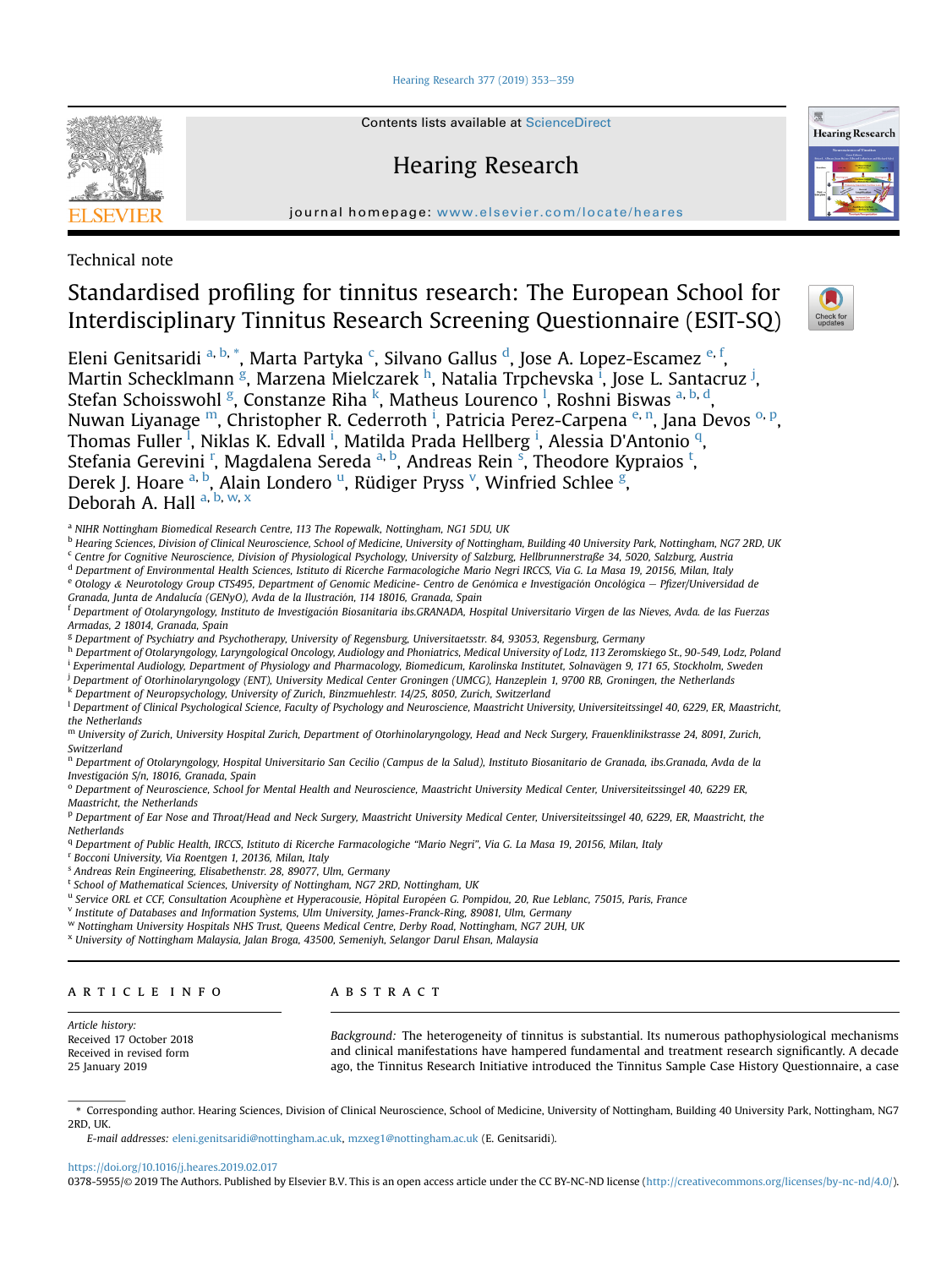Accepted 27 February 2019 Available online 2 March 2019

Keywords: Heterogeneity Classification Data collection Self report Translations

history instrument for standardised collection of information about the characteristics of the tinnitus patient. Since then, a number of studies have been published which characterise individuals and groups using data collected with this questionnaire. However, its use has been restricted to a clinical setting and to the evaluation of people with tinnitus only. In addition, it is limited in the ability to capture relevant comorbidities and evaluate their temporal relationship with tinnitus.

Method: Here we present a new case history instrument which is comprehensive in scope and can be answered by people with and without tinnitus alike. This 'European School for Interdisciplinary Tinnitus Research Screening Questionnaire' (ESIT-SQ) was developed with specific attention to questions about potential risk factors for tinnitus (including demographics, lifestyle, general medical and otological histories), and tinnitus characteristics (including perceptual characteristics, modulating factors, and associations with co-existing conditions). It was first developed in English, then translated into Dutch, German, Italian, Polish, Spanish, and Swedish, thus having broad applicability and supporting international collaboration.

Conclusions: With respect to better understanding tinnitus profiles, we anticipate the ESIT-SQ to be a starting point for comprehensive multi-variate analyses of tinnitus. Data collected with the ESIT-SQ can allow establishment of patterns that distinguish tinnitus from non-tinnitus, and definition of common sets of tinnitus characteristics which might be indicated by the presence of otological or comorbid systemic diseases for which tinnitus is a known symptom.

© 2019 The Authors. Published by Elsevier B.V. This is an open access article under the CC BY-NC-ND license [\(http://creativecommons.org/licenses/by-nc-nd/4.0/](http://creativecommons.org/licenses/by-nc-nd/4.0/)).

#### 1. Introduction

Tinnitus is a common physiological condition that can have a negative impact on the affected individual in multiple domains of everyday life [\(Tyler and Baker, 1983;](#page-7-0) [Sanchez and Stephens, 1997](#page-7-0); [Watts et al., 2018](#page-7-0)). It is well known that there is no objective diagnostic measurement for tinnitus, and as a consequence, patient assessment relies on self-report. Perhaps less well known is how wide-ranging self-reported symptomatology can be from one individual to another. For example, a recent review of 86 studies, analysing data collected from 16,381 patients, identified 42 discrete complaints, which spanned physical and psychological health, quality of life, and negative attributes of the tinnitus sound ([Hall](#page-6-0) [et al., 2018a\)](#page-6-0). No single self-report instrument captures all this diversity, and this poses challenges for characterising tinnitus based on an individual's lived experience, both for research and for clinical practice. Another challenge is that individuals with tinnitus might not form clearly delineated (i.e. distinct) subgroups sharing the same symptomatology, but rather that patient characteristics might fall along various continua which can contribute towards a profile across multiple domains ([van den Berge et al., 2017\)](#page-7-0). Given this distinction, henceforth we use the term 'subtyping' when referring to the identification of subgroups as distinct categories of tinnitus, and the term 'profiling' when referring to the characterisation of individual patients based on the distribution pattern of symptoms along a continuum (or multiple continua).

One of the main risk factors for tinnitus is hearing loss [\(Nicolas-](#page-7-0)[Puel et al., 2002;](#page-7-0) [Henry et al., 2005;](#page-6-0) [Norena, 2011](#page-7-0)). Hearing loss occurs due to many different otological disorders, ranging from a benign problem such as impacted earwax, to more severe condi-tions such as vestibular schwannoma or Ménière's disease ([Lopez-](#page-6-0)[Escamez et al., 2015](#page-6-0)). However, tinnitus is also associated with nonotological medical conditions such as depression or diabetes ([Baguley et al., 2013\)](#page-6-0). The link between tinnitus and underlying pathological mechanisms is largely unknown (e.g. [Haider et al.,](#page-6-0) [2018\)](#page-6-0). Different mechanisms might be responsible for different aspects of tinnitus, e.g. presence or severity ([Hebert et al., 2012;](#page-6-0) [De](#page-6-0) [Ridder et al., 2014\)](#page-6-0). Complexity increases because the same pathology can have largely different clinical presentations and natural history. Knowledge to predict such variations is lacking. These scientific uncertainties hinder the identification of different pathophysiological forms of tinnitus, which would in turn allow the development of treatments according to classifications [\(Tyler et al.,](#page-7-0)

#### [2008](#page-7-0); [Haider et al., 2018\)](#page-6-0).

Hitherto tinnitus profiling has typically been conducted by exploring associations between demographic variables, selfreported symptomatology, aetiological indicators, and psychological and audiological measures [\(Hallam et al., 1984](#page-6-0); [Ward et al.,](#page-7-0) [2015;](#page-7-0) [Hoekstra et al., 2014](#page-6-0); [Heijneman et al., 2013](#page-6-0); [Norena et al.,](#page-7-0) [1999](#page-7-0)). Numerous tinnitus profiling frameworks have been proposed [\(Hemming, 1880;](#page-6-0) [Jones et al., 1890](#page-6-0); [Goodhill, 1950](#page-6-0); [Nodar,](#page-7-0) [1978](#page-7-0), [1996;](#page-7-0) [Evered and Lawrenson, 1981;](#page-6-0) [Dauman et al., 1991](#page-6-0); [Shulman, 1991](#page-7-0); [Zenner, 1998;](#page-7-0) [Jastreboff and Hazell, 2004](#page-6-0); [Langguth](#page-6-0) [et al., 2011](#page-6-0); [Tunkel et al., 2014;](#page-7-0) [Cianfrone et al., 2015;](#page-6-0) [Levine and](#page-6-0) [Oron, 2015;](#page-6-0) [Henry, 2016](#page-6-0)), but a universally endorsed classification system is yet to be developed. Given the high dimensionality of tinnitus, it has long been recognised that advances in the profiling of tinnitus require large-scale data collection with many hundreds or thousands of individuals in order to identify common patterns of aetiology and/or symptomatology among numerous variables ([Meikle and Griest, 1989](#page-7-0); [Landgrebe et al., 2010](#page-6-0)).

Irrespective of whether the intended purpose is to facilitate tinnitus subtyping or profiling, a number of data repositories have been created by individual clinics or research centres such as the Tinnitus Data Registry (Oregon Hearing Research Centre) and the Swedish Tinnitus Outreach Project (Karolinska Institutet). Multinational, multi-centre data repositories for tinnitus would provide greater leverage to addressing these scientific issues, but they are rare. The Tinnitus Research Initiative (TRI) database is unique in that it includes data from many centres around the world, collected according to a standardised protocol ([Landgrebe et al., 2010](#page-6-0)).

Within the TRI database project, the Tinnitus Sample Case History Questionnaire (TSCHQ) is an important instrument, used for the standardised collection of information regarding patient demographics, tinnitus history, tinnitus characteristics and modulating factors, and comorbidities. The items in the TSCHQ are based on 'a considerable variety of case history questionnaires' and were developed as part of a consensus for tinnitus patient assessment ([Langguth et al., 2007,](#page-6-0) p. 529). The TSCHQ is the mainstay of subtyping analyses using the TRI database [\(Kreuzer et al., 2012](#page-6-0); [Vielsmeier et al., 2012](#page-7-0), [2015](#page-7-0); [Schecklmann et al., 2014;](#page-7-0) [Langguth](#page-6-0) [et al., 2017a,](#page-6-0) [2017b](#page-6-0)) and has even been adopted for independent studies not involving the TRI database project ([Kojima et al., 2017](#page-6-0); [Ward et al., 2015](#page-7-0)). It has therefore been a valuable tool to the tinnitus research community. However, it includes only a few questions about co-existing medical conditions and is, therefore,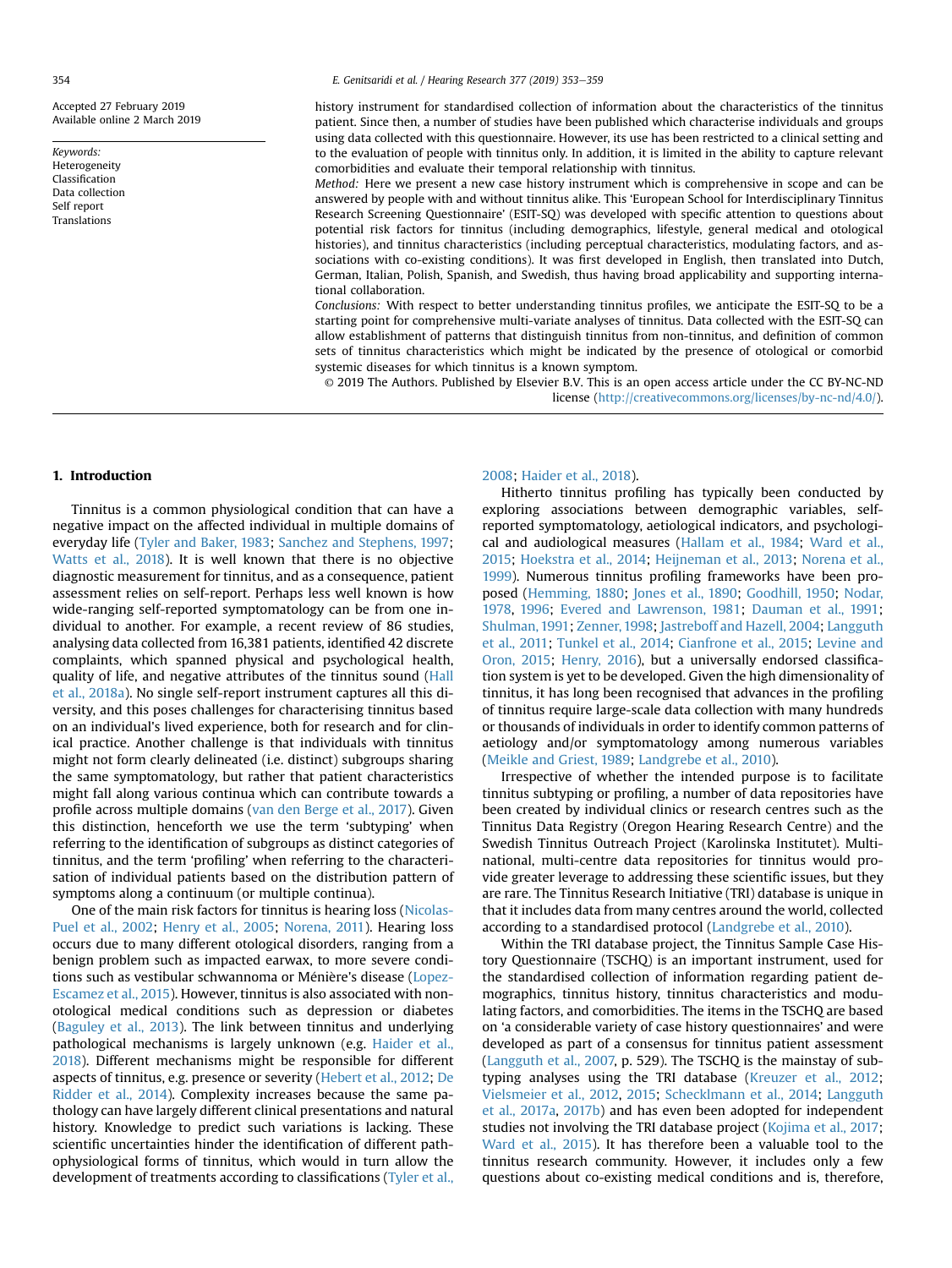not suitable for acquiring information about the tinnitus-relevant medical history (e.g. presence of otological or tinnitus-related comorbid systemic diseases, history of medical treatments that can cause tinnitus).

Inspired by preceding projects and the importance of big-data analysis for profiling tinnitus, a new tinnitus-oriented database has been developed, namely the European School for Interdisciplinary Tinnitus Research (ESIT) database [\(Schlee et al., 2017;](#page-7-0) [European School for Interdisciplinary Tinnitus Research, 2018\)](#page-6-0). One of the main objectives of the ESIT project is to contribute to our understanding of tinnitus heterogeneity and to create a tinnitus profiling framework. Towards this aim, data from the population will be collected using standardised measures across the different projects in order to create a large multinational database. The ESIT Screening Questionnaire (ESIT-SQ) is a self-reported tinnitus-relevant history questionnaire for standardised collection of information from both tinnitus and non-tinnitus populations that has been created for this purpose. It was developed with specific attention to the breadth of questions about potential risk factors for tinnitus, and characteristics of tinnitus.

In this technical note, we present the rationale and the methodology for the development of ESIT-SQ. This questionnaire was originally created in English and subsequently translated into six languages (Dutch, German, Italian, Polish, Spanish, and Swedish). Languages were chosen based on the needs of the ESIT projects conducted across 12 European cities [\(European School for](#page-6-0) [Interdisciplinary Tinnitus Research, 2017](#page-6-0)). Paper and pencil versions of the ESIT-SQ are provided in all languages as supplementary material  $(B-H)$ .

#### 2. Rationale

The rationale for developing a new tinnitus-specific case history instrument was the lack of a detailed structured questionnaire for both screening and profiling tinnitus. Such a questionnaire is an important tool for research because it could enable collection of large-scale datasets for characterising tinnitus heterogeneity and tinnitus aetiology.

The ESIT-SQ was developed with two main objectives. The first objective was to create a questionnaire that would allow standardised data collection from the entire adult population, tinnitus and non-tinnitus, which are essential for investigating mechanisms associated with tinnitus. Although there are numerous case history questionnaires for tinnitus patients ([Stouffer and Tyler, 1990;](#page-7-0) [Langguth et al., 2007;](#page-6-0) [Schechter and Henry, 2002\)](#page-7-0), we are not aware of any that use common questions for both tinnitus and nontinnitus populations. For example, the TRI database contains data only from a clinical sample of tinnitus patients and therefore the TSCHQ starts from the basis that the respondent has tinnitus. To address this limitation, the ESIT-SQ is structured in a way that it can be answered by anyone, irrespective of whether or not they have tinnitus.

The second objective was to create a detailed instrument for profiling the tinnitus population, considering other relevant case history questionnaires and according to the opinion of researchers within the ESIT consortium. Careful consideration was given to potential risk factors for tinnitus (e.g. demographics, lifestyle, and general medical and otological histories) and tinnitus characteristics (e.g. perceptual characteristics, modulating factors and associations with co-existing conditions). Examples of questions that are important for tinnitus profiling but are not commonly included in history questionnaire are the history of medical treatments that can cause tinnitus (e.g. ear surgery, neurosurgery, or chemotherapy) and the temporal associations between co-existing conditions and tinnitus onset. It would be preferable to collect such medical history information using interview methods. However, selfreported questions, although not ideal, are the only way to provide additional explanatory leverage with large-scale datasets.

#### 3. Description of the methods

#### 3.1. ESIT-SQ development

Various sources were consulted to create an initial set of potential questions and response options for peer review. Source questions were modified, as deemed appropriate. Sources included the TSCHQ and an unpublished case history questionnaire (in French) previously developed by one of the co-authors (AL) who is a consultant otologist specialising in tinnitus. This latter questionnaire is currently being used at the Georges Pompidou tinnitus and hyperacusis clinic (Paris) and contains a comprehensive set of items that have diagnostic utility. It was developed for self-completion, enabling the patients to complete it before the first appointment. It is used to facilitate the first medical interview during which the healthcare practitioner has a short time window to establish a positive relationship with a patient, make an accurate diagnosis, and plan an efficient therapeutic intervention. We used the latest version of this questionnaire created in 2010 that includes some items from the TSCHQ. After translating it into English, we adapted and included many questions on medical and tinnitus history. In addition, we included questions on self-reported body measurements and level of education adapted from the European Tinnitus Survey (unpublished), and questions on smoking and alcohol which were translated, simplified, and adapted from a survey on smoking conducted annually in Italy by a market research company [\(Gallus](#page-6-0) [et al., 2015;](#page-6-0) [Asciutto et al., 2015](#page-6-0); [Lugo et al., 2015\)](#page-6-0). Such variables are known risk factors for tinnitus ([Martines et al., 2015;](#page-7-0) [Shargorodsky et al., 2010;](#page-7-0) [Kim et al., 2015\)](#page-6-0). What is more, because there are genetic factors that may contribute to tinnitus [\(Lopez-](#page-6-0)[Escamez et al., 2016;](#page-6-0) [Maas et al., 2017;](#page-6-0) [Cederroth et al., 2019\)](#page-6-0), we included a question on familial history of tinnitus and hearing loss. It is worth noting that the initial set of questions did not include specific questions about the functional impact of tinnitus on the individual because this can be assessed using existing tools.

Peer review of the initial list of 42 questions was invited from ESIT collaborators (15 early-career researchers and 19 experienced researchers). Based on their feedback, items were modified and circulated for a second round of consultation and modification. At the end of this process, 39 questions for the ESIT-SQ were finalised, and an additional set of 17 optional questions was created. Additional items were not deemed essential for profiling, but they were offered as optional. The sources for all items in the ESIT-SQ and for the optional questions are shown in Supplementary Material A.

After finalising questions and response options, two administration formats were generated in English; an electronic version and a paper and pencil version. Both versions are available (see section [4.1](#page-4-0)). Questions and response options are the same across formats; the difference being that in the electronic version, questions that are contingent on preceding responses are generated automatically. The content of the ESIT-SQ items are reported in the Results section.

#### 3.2. Translation into six languages

All items required for the two administration formats of the ESIT-SQ were translated into Dutch, German, Italian, Polish, Spanish, and Swedish, for mainland Netherlands, Germany, Italy, Poland, Spain, and Sweden respectively. A translation plan was designed to guide all translations based on available resources and the recently published good practice guide for translating and adapting hearing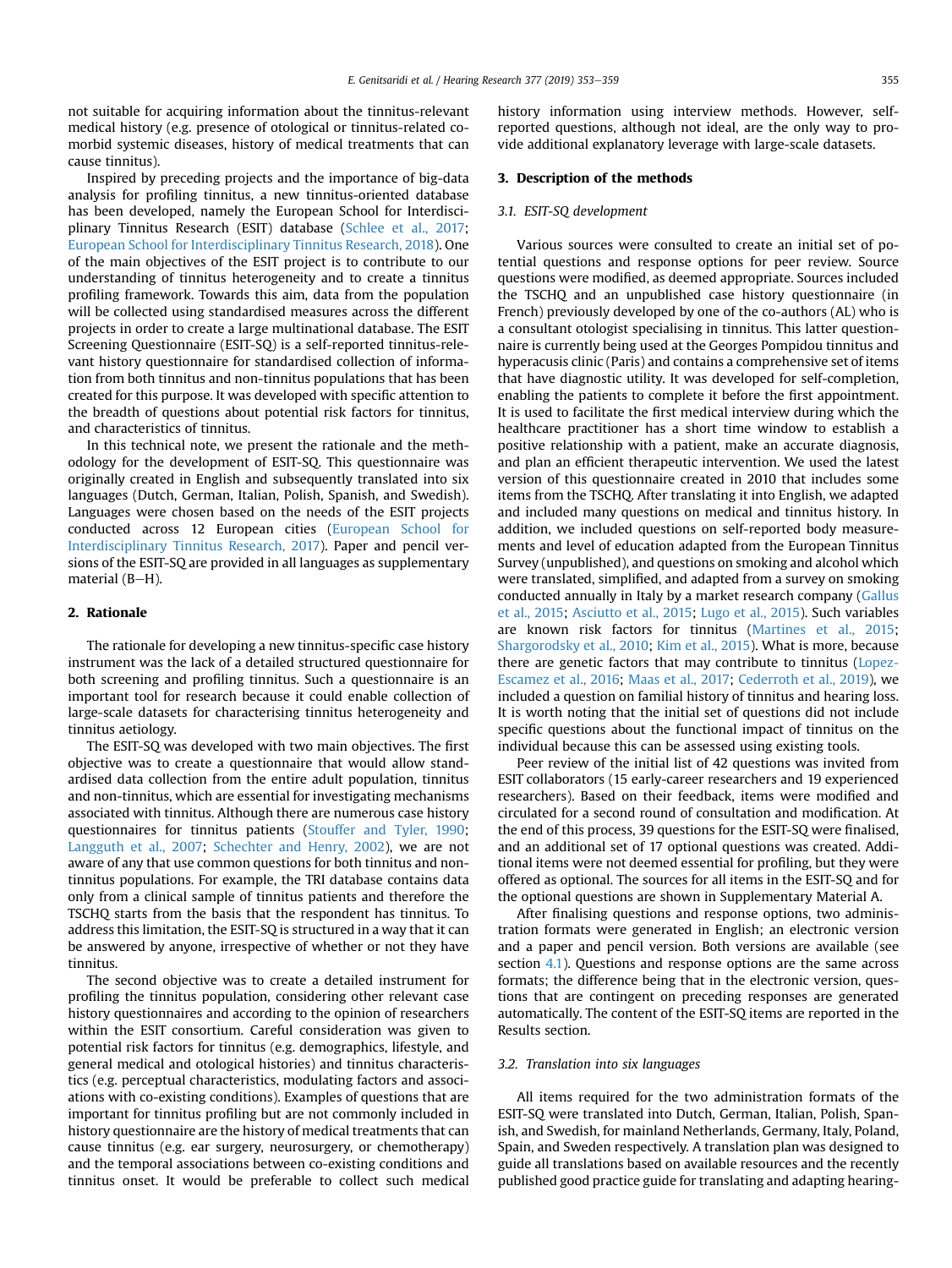<span id="page-4-0"></span>related questionnaires ([Hall et al., 2018b](#page-6-0)). Due to time and budget constraints, the translation process reported here was limited to three of the six recommended steps (steps 1, 2 and 6). Back translation, committee review and field testing are advised as future steps in order to evaluate the functional equivalence between the translated versions proposed here and the original English language source.

The primary developer (EG) first created concept descriptions for all questions and response options to help translators maintain the concept and semantic equivalence with the original English version. Each translation was coordinated by a nominated coauthor. Each translation coordinator first appointed three native speakers of the target language who were also proficient in English and had lived in the target country. These were not professional translators, but they were all educated to university level. For the German translation, one translator was a German native speaker and two were Austrian-German native speakers. For the Dutch translation, two translators were Dutch native speakers and one translator was a Belgian-Dutch native speaker. Coordinators provided each translator with background information about the ESIT-SQ (e.g. purpose and target population) and the requirements of the translation. Two translators produced independent forward translations which the third consolidated into a single harmonised version, in consultation with the two translators when appropriate. Providing a common brief and involving three native speakers in this way promoted a translated version that matched the source language version and used natural wording suited to the target population. The coordinators and translators, and three more German native speakers for the German translation, confirmed this objective was met and proofread the documents for grammatical and spelling errors.

### 3.3. Data handling and data quality of the ESIT-SQ implementation in the ESIT database

For projects that are part of the ESIT, data collected using the ESIT-SQ are stored in the ESIT database. The first step taken to ensure high-quality data was to implement the user interface using standardised input fields that can be used to assist and restrict user input where reasonable. One example is the use of standardised inputs for integral values that will report ill-formed input to the user automatically. Whenever a participant decides to save their current progress, the data will be validated on the server side and the results will be reported to the user in various ways. For every validation error, the corresponding question will be highlighted and the part that includes the error will be indicated. The overall state of data entry will be indicated with localised status messages and textual instructions. Within the internal section of the database, the staff can monitor and review data entry and export the data when needed. Authorised staff can configure custom selection criteria depending on analysis or study requirements. For example, the data export can be configured to exclude datasets that are not fully validated, are missing certain items, or meet other criteria for exclusion. All data are stored in a central database that only authorised personal are granted access to. A role management system is used to enforce different levels of data access. Centre Editors can view and edit individual patient datasets of their respective centre and Centre Experts can additionally export data of all the patients of their centre, for data analysis. Centre Administrators have all rights as the Centre Editors and Centre Experts and can additionally invite or remove staff members. Staff members that need access to the database receive a password protected user account with a role according to their "Need to know". In general, researchers can only see the data of their own centre.

The standardised data assessment and storage in the ESIT

database allows efficient multi-centre data analysis of the participating partners. Such analyses are only done with anonymised datasets. Multi-centre analyses include only data from centres participating in the respective analysis.

The database does not store personal information like names, addresses, phone numbers, e-mail addresses, or IP addresses that can be used to identify a certain participant directly. There is a unique identifier that can be used to link and combine data from different sources and the staff can assign a custom external identifier to a participant. The systems storing personal information of a certain patient are maintained exclusively within the local centre(s) that need to identify a patient individually. If a participant can be identified individually, e.g. by the value of the external identifier attribute, and requests for their data to be anonymised or deleted according to the rules set by the General Data Protection Regulation (GDPR), the database administrative staff will, in accordance with the patient's centre(s), anonymise or delete the participants data permanently.

The ESIT database is physically located at the Institute of Databases and Information Systems (DBIS) at the University of Ulm, Germany. A backup of the database is performed every night for data security reasons whereby the database is backed up to a server hosted by the Strato AG (Berlin, Germany) and to a second server located at the DBIS institute. All server are located in Germany. A Secure Sockets Layer (SSL) protocol is used for all data transfers.

## 4. Results and discussion

#### 4.1. Overview of the ESIT-SQ

The ESIT-SQ consists of 39 closed, mainly multiple choice, questions (Supplementary Material B). It is structured in two parts. Part A includes 17 questions that can be answered by everyone irrespective of whether or not they have tinnitus. Seven questions ask about demographics, body characteristics, education and lifestyle, one question asks about family history, and nine questions ask about medical history and presence of hearing-related and other symptoms. The last of these questions screens for presence of tinnitus lasting for more than five minutes over the past year. Participants that respond 'yes' to this question are prompted to answer 22 more tinnitus-related questions in Part B. These include eight questions about tinnitus perceptual characteristics, one general question about the impact of tinnitus, six questions about onset-related characteristics, four questions about tinnitus modulating factors and associations with co-existing conditions, one question on objective tinnitus, and two healthcare-related questions.

The paper and pencil versions of the ESIT-SQ in English, Dutch, German, Italian, Polish, Spanish, and Swedish are provided as Supplementary Material B, C, D, E, F, G and H, respectively. The electronic version of the ESIT-SQ is embedded in the ESIT database and is available for anyone that is willing to contribute the acquired data to the ESIT database. Information on how to participate can be found on the homepage of the ESIT database ([European School for](#page-6-0) [Interdisciplinary Tinnitus Research, 2018\)](#page-6-0).

Having the option of a paper version is important for those people without access to a home computer or a tablet, but the electronic version has a number of advantages, such as including adaptive testing or automated data validation. For example, question B8 (Supplementary Material B) asks participants suffering from other conditions such as pain syndromes, vertigo, or other ear diseases, to assess the temporal relationship between the onset of these conditions and tinnitus. In the electronic version, adaptive testing allows automatic generation of the relevant items according to preceding responses. This feature improves usability and allows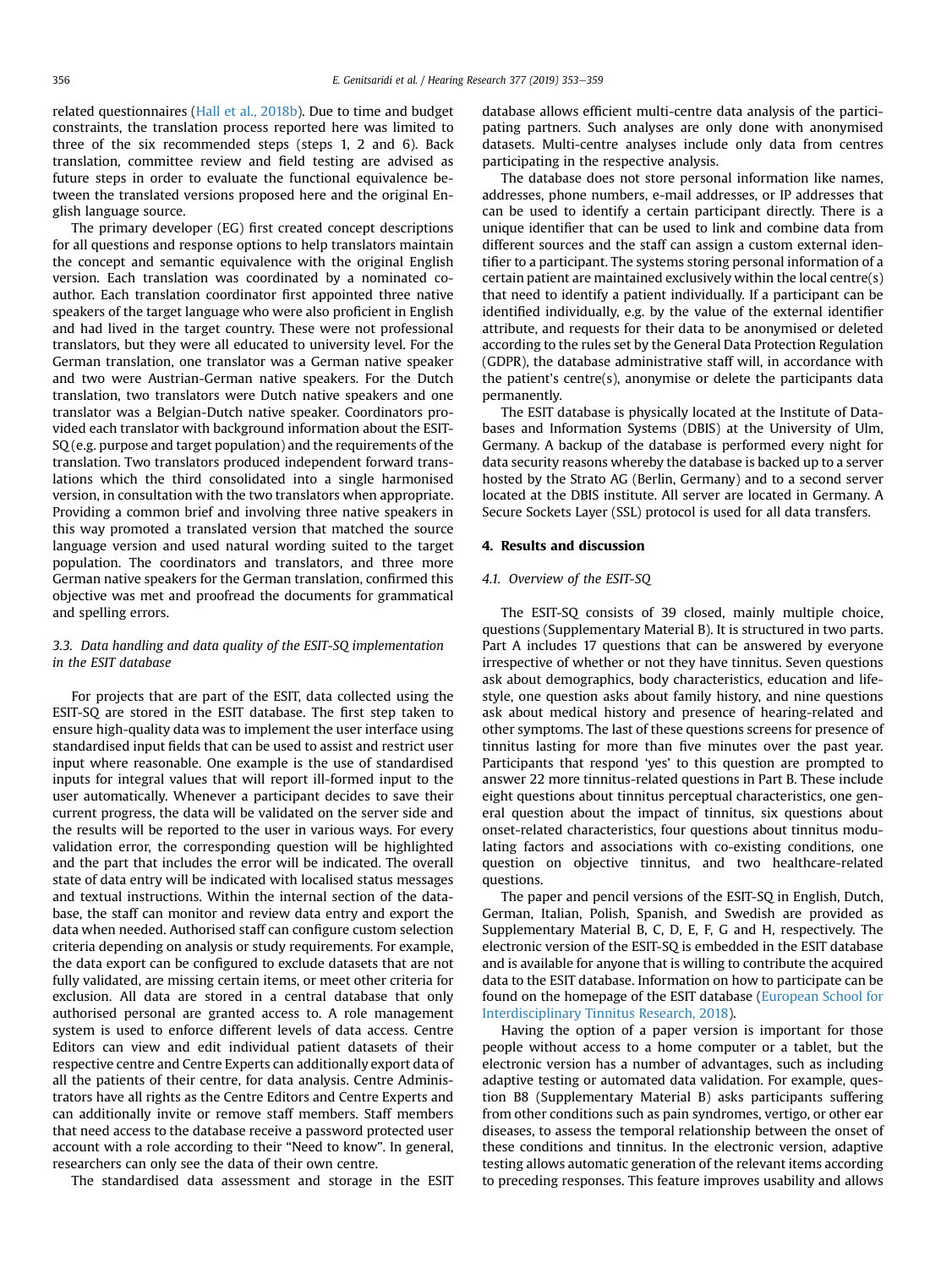participants to navigate the questionnaire more efficiently. With regard to automated data validation, the participants' input will be validated whenever they save current progress. Participant will be informed about the validation results and asked to provide responses to all mandatory questions. Investigators can monitor the current state of data entry and review a participant's responses from an internal section of the database. In addition, the automatic upload to the database saves staff resources required for transcribing the responses from a paper version to the database, which in turn also decreases the risk of transcription errors. These and other measures were designed to improve data quality.

The ESIT-SQ is a freely available instrument for the research community, but reference should be given to this article when an author publishes data obtained using this questionnaire. Translation of the ESIT-SQ into other languages could be a further useful step to broaden the utility of this participant history questionnaire. Any additional translations and/or any revised versions of ESIT-SQ will be made available on the website of the ESIT project ([European School for Interdisciplinary Tinnitus Research, 2017](#page-6-0)).

#### 4.2. Strengths and limitations

The ESIT-SQ was designed with specific emphasis on collecting profiling-relevant information. It incorporates important items that are included in other published tinnitus history questionnaire (e.g. characteristics of the tinnitus perception) as well as novel items which are not (e.g. otological history, temporal association between tinnitus and co-existing conditions) [\(Stouffer and Tyler, 1990;](#page-7-0) [Langguth et al., 2007;](#page-6-0) [Schechter and Henry, 2002](#page-7-0)). These additional questions are important because a number of general medical and otological conditions can be associated with tinnitus, potentially as causal factors [\(Levine and Oron, 2015](#page-6-0); [Baguley et al., 2013](#page-6-0)). Temporal associations between onset of tinnitus and other co-existing general medical and otological conditions have also been suggested as important for profiling tinnitus. For example, [Hallam et al.](#page-6-0) [\(1984\)](#page-6-0) found that coincidence of tinnitus onset with hearing loss was characteristic for a subgroup of tinnitus patients identified with cluster analysis. In addition, it has recently been suggested that temporal coincidence of onset (or aggravation) of tinnitus and somatic symptoms are important criteria for defining somatosensory tinnitus [\(Sanchez and Rocha, 2011;](#page-7-0) [Michiels et al., 2017,](#page-7-0) [2018\)](#page-7-0). The ESIT-SQ screens for the presence of many of these co-existing conditions, including otological and somatic conditions, and subsequently asks for their time of onset related to the onset of tinnitus.

In addition, the ESIT-SQ is structured in such a way that everyone, regardless of having tinnitus or not, can answer it. It is, therefore, a 'free of the clinic', general purpose tool suitable for both screening for and profiling tinnitus. An electronic version of the questionnaire, along with the paper and pencil version, will enable more efficient administration in different research and clinical settings and takes advantage of data collection using various electronic devices ([Ryan et al., 2002;](#page-7-0) [Richter et al., 2008](#page-7-0)).

The ESIT-SQ does have limitations. First, for co-existing conditions such as otological comorbidities, somatic disorders and headaches, a clinical evaluation would be preferable to patient report because it would provide more reliable information. For example, recently suggested diagnostic criteria for somatic tinnitus require physical manipulations [\(Michiels et al., 2018](#page-7-0)) and the diagnostic criteria for Ménière's disease require a demonstration of a temporal association of vertigo with a sensorineural hearing loss by an audiogram [\(Lopez-Escamez et al., 2015\)](#page-6-0). Second, the need to maintain a relatively short questionnaire required a trade-off against including more questions. Therefore, questions about individual characteristics that cannot be accurately captured by one

or a few questions are not included. Such characteristics that have been shown to be associated with tinnitus include history of noise exposure, personality traits, and coping strategies. For these aspects, there are specifically developed questionnaires that can be used alongside the ESIT-SQ. Third, items included in ESIT-SQ are based on clinical expert opinion and available scientific evidence. Nevertheless, not every included variable has been demonstrated to be important for tinnitus profiling. This needs to be investigated by collecting and analysing data using this tool, and underlines the importance of updating questionnaires based on current knowledge. Finally, before widespread application of the translated versions in Dutch, German, Italian, Polish, Spanish, and Swedish, field testing step is one of the steps advised by the good practice guide ([Hall et al., 2018b\)](#page-6-0). Field testing describes the process whereby bilingual speakers summarise their interpretation of each translated question and response option in their own words (in English), note words or phrases that are either difficult to understand or that might sound awkward colloquially, and provide any recommendations that would make it more culturally appropriate or more acceptable to the general public. Field testing can increase confidence that the translated questions and response options are understood by the target population in the same way as the source English language version, or can identify where further improvements could be made.

#### 5. Conclusions

Traditionally, tinnitus subtyping or profiling has been based on clinical experience, and this approach has been useful in developing frameworks to guide tinnitus assessment and management. It is now important, however, to go one step beyond and design projects that take advantage of technological advances. Combining clinical expertise with analysis of big datasets from well-designed, tinnitus-specific databases can help answer long-standing questions about tinnitus, such as which are the most important variables for tinnitus profiling and/or subtyping. The ESIT-SQ aims to contribute to such efforts by enabling standardised multinational collection of tinnitus-relevant data. It was developed to fill the gap of a self-report research tool suitable for both screening for and profiling tinnitus. Building on previous efforts, a set of 39 tinnitusrelevant items has been developed in English and translated following a common methodology to six more languages (Dutch, German, Italian, Polish, Spanish, and Swedish).

#### Declaration of conflicting interests

All authors declare that there is no conflict of interest.

#### Authors contributions

DAH, WS, EG, MP, AL, JALE, SGa, MS, DJH, NT, NL, MM and TK contributed to the development of the English version of the ESIT-SQ. DAH and EG designed the methodology for ESIT-SQ translations. JLS, JALE, and PPC contributed to the translation of ESIT-SQ in Spanish. SS, CR, and MS contributed to the translation of ESIT-SQ in German. ML, TF and JD contributed to the translation of ESIT-SQ in Dutch. RB, ADA, SGe and SGa contributed to the translation of ESIT-SQ in Italian. MP, MSe and MM contributed to the translation of ESIT-SQ in Polish. NT, NKE, MPH, and CRC contributed to the translation of ESIT-SQ in Swedish. AR, RP, and WS contributed to the development of the electronic version of ESIT-SQ. All authors contributed to manuscript development and approved the final document.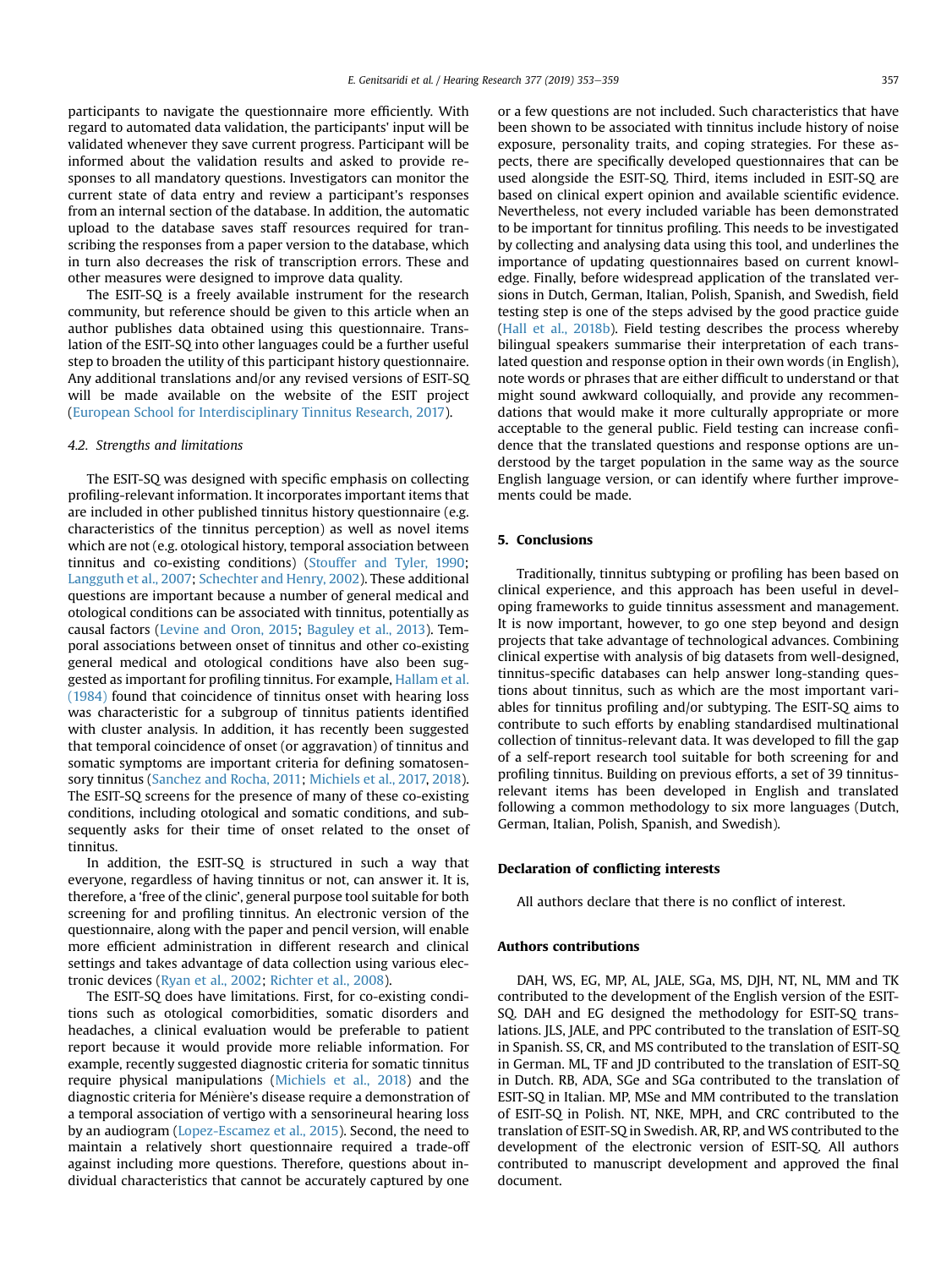#### <span id="page-6-0"></span>Funding

This project has received funding from the European Union's Horizon 2020 research and innovation programme [Marie Skłodowska-Curie grant agreement number 722046]. Other funding acknowledgments: CRC received research funding from Vetenskapsrådet and European Union's Horizon 2020 research and innovation programme GENDER-NET co-Plus Fund [grant number GNP-182], Hörselforskningsfonden [grant number 503], Decibel Therapeutics Inc, and Svenska Läkaresällskapet [grant number SLS-779681]; NT received funding from Tysta Skolan [grant number FB18-0015]; JD and TF are funded by SWOL Limburgs Fonds voor Revalidatie [grant number 945-07-715]; MSe is funded through the British Tinnitus Association Senior Research Fellow/Head of Research Fellowship; DJH is funded through the NIHR Biomedical Research Centre programme [grant number BRC-1215-20003] but the opinions expressed in this manuscript are not necessarily those of the NIHR, the NHS or the Department of Health and Social Care. The views expressed in this article are those of the authors and not necessarily those of the funders.

#### Acknowledgments

Thanks to Sana Amanat, David Baguley, Pim van Dijk, and Tobias Kleinjung for providing comments on the initial draft of questions and response options during the ESIT-SQ development. Thanks to Astrid Meesters and Bart Bartogsveld for contributing to the Dutch translation of ESIT-SQ. Deborah A. Hall is a National Institute for Health Research (NIHR) Senior Investigator. Silvano Gallus is an Honorary Associate Professor at the University of Nottingham, School of Medicine.

#### Appendix A. Supplementary data

Supplementary data to this article can be found online at [https://doi.org/10.1016/j.heares.2019.02.017.](https://doi.org/10.1016/j.heares.2019.02.017)

#### References

- Asciutto, R., Lugo, A., Pacifi[ci, R., Colombo, P., Rota, M., La Vecchia, C., Gallus, S., 2015.](http://refhub.elsevier.com/S0378-5955(18)30468-4/sref1) [The particular story of italians' relation with alcohol: trends in individuals'](http://refhub.elsevier.com/S0378-5955(18)30468-4/sref1) [consumption by age and beverage type. Alcohol Alcohol 51, 347](http://refhub.elsevier.com/S0378-5955(18)30468-4/sref1)-[353](http://refhub.elsevier.com/S0378-5955(18)30468-4/sref1).
- Baguley, D., McFerran, D., Hall, D., 2013. Tinnitus. Lancet 382, 1600-1607. [https://](https://doi.org/10.1016/S0140-6736(13)60142-7) [doi.org/10.1016/S0140-6736\(13\)60142-7.](https://doi.org/10.1016/S0140-6736(13)60142-7)
- Cederroth, C.R., PirouziFard, M., Trpchevska, N., Idrizbegovic, E., Canlon, B., Sundquist, J., Sundquist, K., Zöller, B., 2019. Association of genetic vs environmental factors in Swedish adoptees with clinically significant tinnitus. JAMA Otolaryngol. Head Neck Surg. [https://doi.org/10.1001/jamaoto.2018.3852.](https://doi.org/10.1001/jamaoto.2018.3852)
- Cianfrone, G., Mazzei, F., Salviati, M., Turchetta, R., Orlando, M.P., Testugini, V., Carchiolo, L., Cianfrone, F., Altissimi, G., 2015. Tinnitus Holistic Simplified Classification (THoSC): a new assessment for subjective tinnitus, with diagnostic and therapeutic implications. Ann. Otol. Rhinol. Laryngol. 124, 550-560. [https://doi.org/10.1177/0003489415570931.](https://doi.org/10.1177/0003489415570931)
- [Dauman, R., Tyler, R., Aran, J., 1991. Some considerations on the classi](http://refhub.elsevier.com/S0378-5955(18)30468-4/sref5)fication of [tinnitus. In: Proceedings of the Fourth International Tinnitus Seminar,](http://refhub.elsevier.com/S0378-5955(18)30468-4/sref5)<br>Bordeaux, France. Kugler., Amsterdam, pp. 225–[229](http://refhub.elsevier.com/S0378-5955(18)30468-4/sref5).
- De Ridder, D., Vanneste, S., Weisz, N., Londero, A., Schlee, W., Elgoyhen, A.B., Langguth, B., 2014. An integrative model of auditory phantom perception: tinnitus as a unified percept of interacting separable subnetworks. Neurosci. Biobehav. Rev. 44, 16-32. [https://doi.org/10.1016/j.neubiorev.2013.03.021.](https://doi.org/10.1016/j.neubiorev.2013.03.021)
- European School for Interdisciplinary Tinnitus Research, 2017. ESIT Homepage. Available at: [https://esit.tinnitusresearch.net/.](https://esit.tinnitusresearch.net/) Accessed 1 October 2018.
- European School for Interdisciplinary Tinnitus Research, 2018. ESIT Database Homepage. Available at: <https://www.esit-database.com/welcome>. Accessed 1 October 2018.

[Evered, D., Lawrenson, G., 1981. Tinnitus. Distributed in North America by Ciba](http://refhub.elsevier.com/S0378-5955(18)30468-4/sref9) [Pharmaceutical Company. Medical Education Administration](http://refhub.elsevier.com/S0378-5955(18)30468-4/sref9).

Gallus, S., Lugo, A., Garavello, W., Bosetti, C., Santoro, E., Colombo, P., Perin, P., La Vecchia, C., Langguth, B., 2015. Prevalence and determinants of tinnitus in the Italian adult population. Neuroepidemiology 45, 12-19. [https://doi.org/10.1159/](https://doi.org/10.1159/000431376) [000431376](https://doi.org/10.1159/000431376).

[Goodhill, V., 1950. The management of tinnitus. Laryngoscope 60, 442](http://refhub.elsevier.com/S0378-5955(18)30468-4/sref11)-[450](http://refhub.elsevier.com/S0378-5955(18)30468-4/sref11).

Haider, H.F., Bojic, T., Ribeiro, S.F., Paço, J., Hall, D.A., Szczepek, A.J., 2018.

Pathophysiology of subjective tinnitus: triggers and maintenance. Front. Neurosci. 12, 866. <https://doi.org/10.3389/fnins.2018.00866>, 2018.

- Hall, D.A., Fackrell, K., Li, A.B., Thavayogan, R., Smith, S., Kennedy, V., Tinoco, C., Rodrigues, E.D., Campelo, P., Martins, T.D., 2018a. A narrative synthesis of research evidence for tinnitus-related complaints as reported by patients and their significant others. Health Qual. Life Outcomes 16, 61. [https://doi.org/](https://doi.org/10.1186/s12955-018-0888-9) [10.1186/s12955-018-0888-9.](https://doi.org/10.1186/s12955-018-0888-9)
- Hall, D.A., Zaragoza Domingo, S., Hamdache, L.Z., Manchaiah, V., Thammaiah, S., Evans, C., Wong, L.L.N., International Collegium of Rehabilitative, A., NETwork, T.I.R., 2018b. A good practice guide for translating and adapting hearing-related questionnaires for different languages and cultures. Int. J. Audiol. 57, 161-175. [https://doi.org/10.1080/14992027.2017.1393565.](https://doi.org/10.1080/14992027.2017.1393565)
- [Hallam, R., Rachman, S., Hinchcliffe, R., 1984. Psychological aspects of tinnitus.](http://refhub.elsevier.com/S0378-5955(18)30468-4/sref15) [Contrib. Med. Psychol. 3, 31](http://refhub.elsevier.com/S0378-5955(18)30468-4/sref15)-[53.](http://refhub.elsevier.com/S0378-5955(18)30468-4/sref15)
- Hebert, S., Canlon, B., Hasson, D., Hanson, L.L.M., Westerlund, H., Theorell, T., 2012. Tinnitus severity is reduced with reduction of depressive mood-a prospective population study in Sweden. PLoS One 7, e37733. [https://doi.org/10.1371/](https://doi.org/10.1371/journal.pone.0037733) [journal.pone.0037733.](https://doi.org/10.1371/journal.pone.0037733)
- [Heijneman, K.M., De Kleine, E., Wiersinga-Post, E., Van Dijk, P., 2013. Can the](http://refhub.elsevier.com/S0378-5955(18)30468-4/sref17) [tinnitus spectrum identify tinnitus subgroups? Noise Health 15, 101.](http://refhub.elsevier.com/S0378-5955(18)30468-4/sref17)
- [Hemming, W.D., 1880. The forms, causes, and treatment of tinnitus aurium. Br. Med.](http://refhub.elsevier.com/S0378-5955(18)30468-4/sref18)  $I.2, 505 - 507$
- Henry, J.A., 2016. Measurement" of tinnitus. Otol. Neurotol. 37, e276-e285. [https://](https://doi.org/10.1097/MAO.0000000000001070) [doi.org/10.1097/MAO.0000000000001070](https://doi.org/10.1097/MAO.0000000000001070).
- Henry, J.A., Dennis, K.C., Schechter, M.A., 2005. General review of tinnitus: prevalence, mechanisms, effects, and management. J. Speech Lang. Hear. Res. 48, 1204-1235. [https://doi.org/10.1044/1092-4388\(2005/084](https://doi.org/10.1044/1092-4388(2005/084).
- Hoekstra, C.E., Wesdorp, F.M., van Zanten, G.A., 2014. Socio-demographic, health, and tinnitus related variables affecting tinnitus severity. Ear Hear. 35, 544-554. <https://doi.org/10.1097/AUD.0000000000000045>.
- [Jastreboff, P.J., Hazell, J.W., 2004. Tinnitus Retraining Therapy: Implementing the](http://refhub.elsevier.com/S0378-5955(18)30468-4/sref22) [Neurophysiological Model. Cambridge University Press](http://refhub.elsevier.com/S0378-5955(18)30468-4/sref22).
- [Jones, H.M., Turnbull, L., Cousins, J.W., Grant, J.D., 1890. A discussion on the etiology](http://refhub.elsevier.com/S0378-5955(18)30468-4/sref23) [of tinnitus aurium. Br. Med. J. 667](http://refhub.elsevier.com/S0378-5955(18)30468-4/sref23)-[672.](http://refhub.elsevier.com/S0378-5955(18)30468-4/sref23)
- Kim, H.J., Lee, H.J., An, S.Y., Sim, S., Park, B., Kim, S.W., Lee, J.S., Hong, S.K., Choi, H.G., 2015. Analysis of the prevalence and associated risk factors of tinnitus in adults. PLoS One 10, e0127578. [https://doi.org/10.1371/journal.pone.0127578.](https://doi.org/10.1371/journal.pone.0127578)
- Kojima, T., Kanzaki, S., Oishi, N., Ogawa, K., 2017. Clinical characteristics of patients with tinnitus evaluated with the Tinnitus Sample Case History Questionnaire in Japan: a case series. PLoS One 12, e0180609. [https://doi.org/10.1371/](https://doi.org/10.1371/journal.pone.0180609) [journal.pone.0180609.](https://doi.org/10.1371/journal.pone.0180609)
- Kreuzer, P.M., Landgrebe, M., Schecklmann, M., Staudinger, S., Langguth, B., Group, T.R.I.D.S., 2012. Trauma-associated tinnitus: audiological, demographic and clinical characteristics. PLoS One 7, e45599. [https://doi.org/10.1371/](https://doi.org/10.1371/journal.pone.0045599) [journal.pone.0045599](https://doi.org/10.1371/journal.pone.0045599).
- Landgrebe, M., Zeman, F., Koller, M., Eberl, Y., Mohr, M., Reiter, J., Staudinger, S., Hajak, G., Langguth, B., 2010. The Tinnitus Research Initiative (TRI) database: a new approach for delineation of tinnitus subtypes and generation of predictors for treatment outcome. BMC Med. Inf. Decis. Mak. 10, 42. [https://doi.org/](https://doi.org/10.1186/1472-6947-10-42) [10.1186/1472-6947-10-42](https://doi.org/10.1186/1472-6947-10-42).
- [Langguth, B., Biesinger, E., Del Bo, L., De Ridder, D., Goodey, R., Herraiz, C.,](http://refhub.elsevier.com/S0378-5955(18)30468-4/sref28) [Kleinjung, T., Lainez, M.J., Landgrebe, M., Paolino, M., 2011. Algorithm for the](http://refhub.elsevier.com/S0378-5955(18)30468-4/sref28) [Diagnostic and Therapeutic Management of Tinnitus. Textbook of Tinnitus.](http://refhub.elsevier.com/S0378-5955(18)30468-4/sref28) [Springer, pp. 381](http://refhub.elsevier.com/S0378-5955(18)30468-4/sref28)-[385.](http://refhub.elsevier.com/S0378-5955(18)30468-4/sref28)
- Langguth, B., Goodey, R., Azevedo, A., Bjorne, A., Cacace, A., Crocetti, A., Del Bo, L., De Ridder, D., Diges, I., Elbert, T., Flor, H., Herraiz, C., Ganz Sanchez, T., Eichhammer, P., Figueiredo, R., Hajak, G., Kleinjung, T., Landgrebe, M., Londero, A., Lainez, M.J., Mazzoli, M., Meikle, M.B., Melcher, J., Rauschecker, J.P., Sand, P.G., Struve, M., Van de Heyning, P., Van Dijk, P., Vergara, R., 2007. Consensus for tinnitus patient assessment and treatment outcome measurement: tinnitus Research Initiative meeting, Regensburg, July 2006. Prog. Brain Res. 166, 525-536. [https://doi.org/10.1016/S0079-6123\(07\)66050-6](https://doi.org/10.1016/S0079-6123(07)66050-6).
- Langguth, B., Hund, V., Landgrebe, M., Schecklmann, M., 2017a. Tinnitus patients with comorbid headaches: the influence of headache type and laterality on tinnitus characteristics. Front. Neurol. 8, 440. [https://doi.org/10.3389/](https://doi.org/10.3389/fneur.2017.00440) [fneur.2017.00440.](https://doi.org/10.3389/fneur.2017.00440)
- Langguth, B., Landgrebe, M., Schlee, W., Schecklmann, M., Vielsmeier, V., Steffens, T., Staudinger, S., Frick, H., Frick, U., 2017b. Different patterns of hearing loss among tinnitus patients: a latent class analysis of a large sample. Front. Neurol. 8, 46. [https://doi.org/10.3389/fneur.2017.00046.](https://doi.org/10.3389/fneur.2017.00046)

[Levine, R.A., Oron, Y., 2015. Tinnitus. Handb. Clin. Neurol. Elsevier, pp. 409](http://refhub.elsevier.com/S0378-5955(18)30468-4/sref32)-[431.](http://refhub.elsevier.com/S0378-5955(18)30468-4/sref32)

- Lopez-Escamez, J.A., Bibas, T., Cima, R.F., Van de Heyning, P., Knipper, M., Mazurek, B., Szczepek, A.J., Cederroth, C.R., 2016. Genetics of tinnitus: an emerging area for molecular diagnosis and drug development. Front. Neurosci. 10, 377. [https://doi.org/10.3389/fnins.2016.00377.](https://doi.org/10.3389/fnins.2016.00377)
- Lopez-Escamez, J.A., Carey, J., Chung, W.H., Goebel, J., Magnusson, M., Mandala, M., Newman-Toker, D.E., Strupp, M., Suzuki, M., Trabalzini, F., 2015. Classification committee of the barany society; Japan society for equilibrium research; european academy of otology and neurotology (EAONO); equilibrium committee of the American academy of otolaryngology-head and neck surgery (AAO-HNS); Korean balance society. Diagnostic criteria for Meniere's disease. J. Vestib. Res. 25, 1e7. <https://doi.org/10.3233/VES-150549>.
- Lugo, A., Asciutto, R., Pacifi[ci, R., Colombo, P., La Vecchia, C., Gallus, S., 2015. Smoking](http://refhub.elsevier.com/S0378-5955(18)30468-4/sref35) in Italy 2013-2014, with a focus on the young. Tumori  $I$  101, 529-[534](http://refhub.elsevier.com/S0378-5955(18)30468-4/sref35).
- Maas, I.L., Bruggemann, P., Requena, T., Bulla, J., Edvall, N.K., Hjelmborg, J.V.B.,